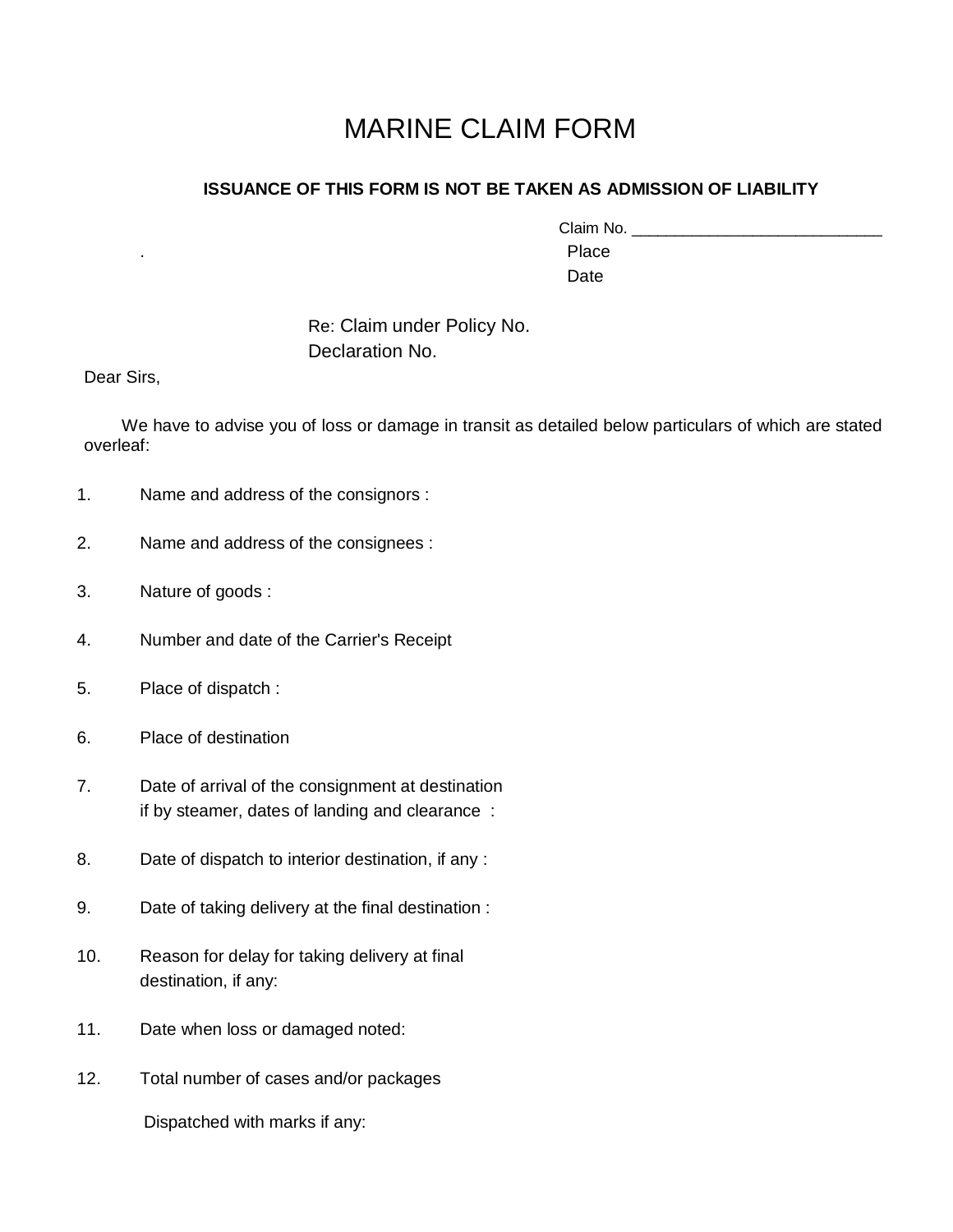- 13. Number taken delivery of :
- 14. Number not delivered by the Carriers (Steamer agents or land carriers)
- 15. Full details of the condition of the cases and/or Packages taken delivery of :
- 16. If damaged in transit, was steamer survey held or open delivery taken ? If so, attach certificates from the carriers :
- 17. Has claim been made against carriers:
- 18. If claim has not been lodged, state the reason for the same :
- 19. Sound market value of the goods on date of arrival
- 20. Duty payable on sound goods :
- 21. Further remarks

We also enclose herewith the following documents

- 1) Original Insurance Policy and/ or Certificate duly Endorsed
- 2) Complete invoices together with supplementaries
- 3) Copy of the Bill of Lading
- 4) Copies of correspondence exchanged with the carriers Port Trust together with their replies in original
- 5) Steamers survey report
- 6) Carriers Certificate (Rail, Lorry, Post and/or Air)